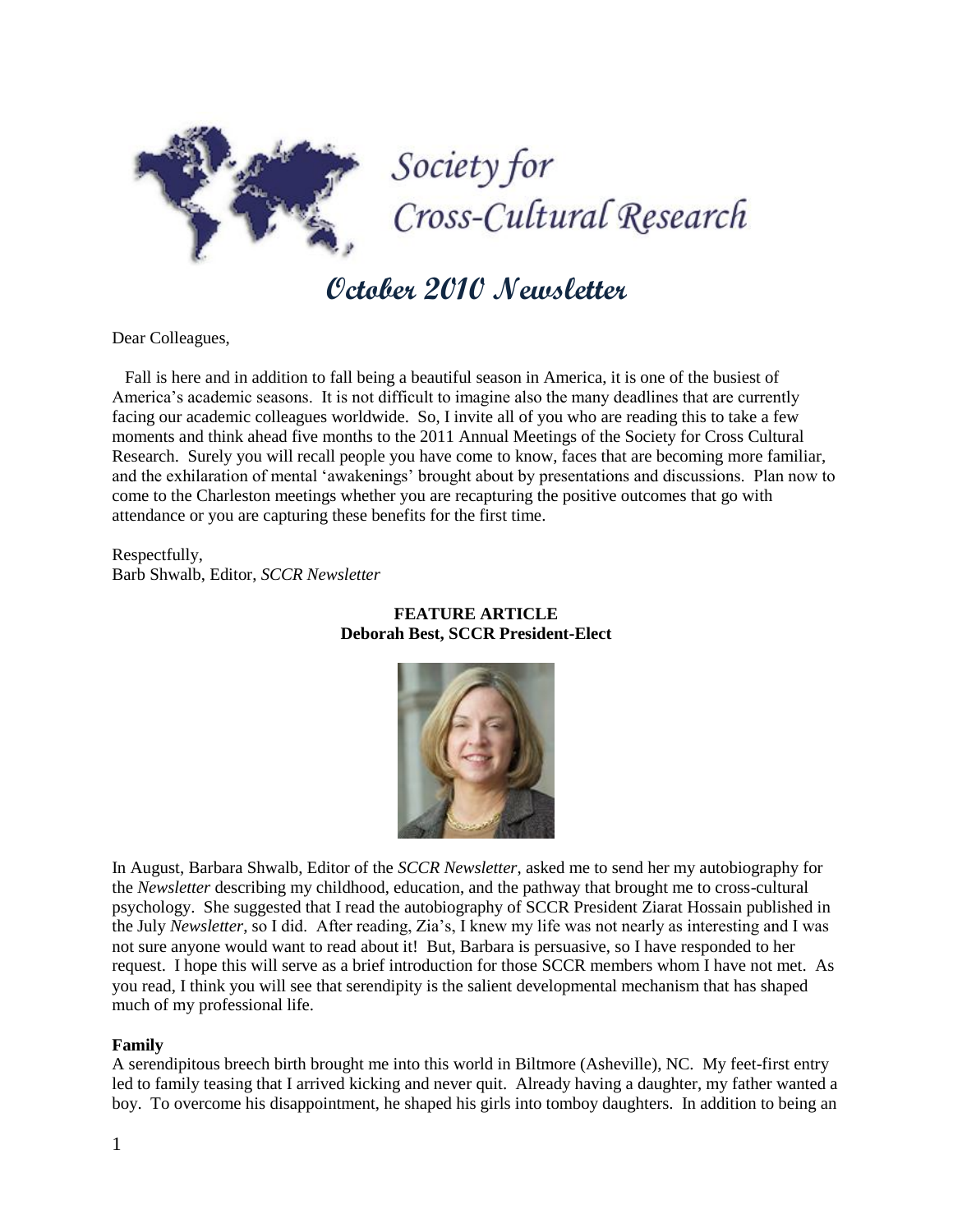avid gardener, my father was the favorite neighborhood playmate, pitching baseballs and pumping up bicycle tires. My mother was a gourmet cook, backyard doctor, and clothing designer. We grew up with mixed-age playmates, parent-child neighborhood badminton tournaments, picnics, and mountain hikes. Both of my parents loved words, competing as they completed the New York Times Sunday crossword puzzle, and they loved science. My father, a management systems analyst for Exxon, and my mother, a radiologic technologist, instilled in my sister and me a love of reading, writing, and math, along with gardening, outdoor activities, and cooking. Although my parents died when I was in my early 30s, before I was married and had a son, they left me with a blueprint for good parenting in a loving family.

My son, Eric, graduated from Furman University in 2009. As a history major, he conducted oral history research projects examining the impact of the Keowee-Toxaway hydroelectric dam that created Lake Jocasse. He interviewed people who lost their land and were connected with the lodge and cemetery that remain intact at the bottom of the lake. His interest in research was perhaps spurred by attending International Association for Cross-Cultural Psychology (IACCP) meetings throughout his childhood. Eric has many "aunts" and "uncles" around the world. He is an budding gourmet cook, has started a landscaping/lawn-care business and is venturing into real estate. My parents' love of gardening and cooking live on!

## **Education**

At age 17 I began college at Wake Forest University, a school my high school guidance counselor told me I would never get into or stay in if I did. Little did she know I would make Wake Forest my intellectual home for years to come. In college I immersed myself into psychology, anthropology, and biology courses, serendipitously building the foundation for becoming a developmental psychologist. I stayed at Wake Forest for a General Experimental Master's in Psychology and was project coordinator on a grant examining the development of racial attitudes in young children.

Serendipitous opportunities arose and directed my career path. After receiving my MA, the Psychology Department invited me to complete the grant project and to teach part-time. I loved teaching, and when I was asked to be a sabbatical replacement the next year, I jumped at the offer. The following year, along with teaching, I was invited to help found the Section of Neuropsychology at the medical school. Realizing that I was having so much fun with these new intellectual adventures, I decided it was time to get a PhD.

I worked on my doctorate part-time at the University of North Carolina at Chapel Hill while teaching and doing research at Wake Forest. At Chapel Hill, I learned of the bidirectional gene-behavior pathway from Gilbert Gottlieb, about proper observational techniques in Harriet Reingold's infant lab, about the malleability of birdsong from Meredith West, how to do multivariate statistics from Mark Appelbaum, and about memory and cognitive development from my dissertation advisor, Peter Ornstein. Although none of these learning experiences focused on culture, serendipitously they gave me the building blocks for understanding the variability in behavior that can result from different cultural experiences.

When I completed my PhD, I switched to a tenure-track position at Wake Forest and moved through the ranks. At Wake Forest, I have served as Department Chair (1994-2002), Dean of the College of Arts and Sciences (2004-2008), and was awarded the William L. Poteat Professorship in Psychology in 1997 – proving my high school guidance counselor wrong!

## **Research in Cross-Cultural**

During my Chapel Hill years, I did basic laboratory memory strategy research with school-age children, and I continued research at Wake Forest. Serendipity was again at work. A Wake Forest student asked if the measurement techniques used to study racial attitudes could be applied to gender roles and stereotypes, and suddenly my research shifted in a new direction.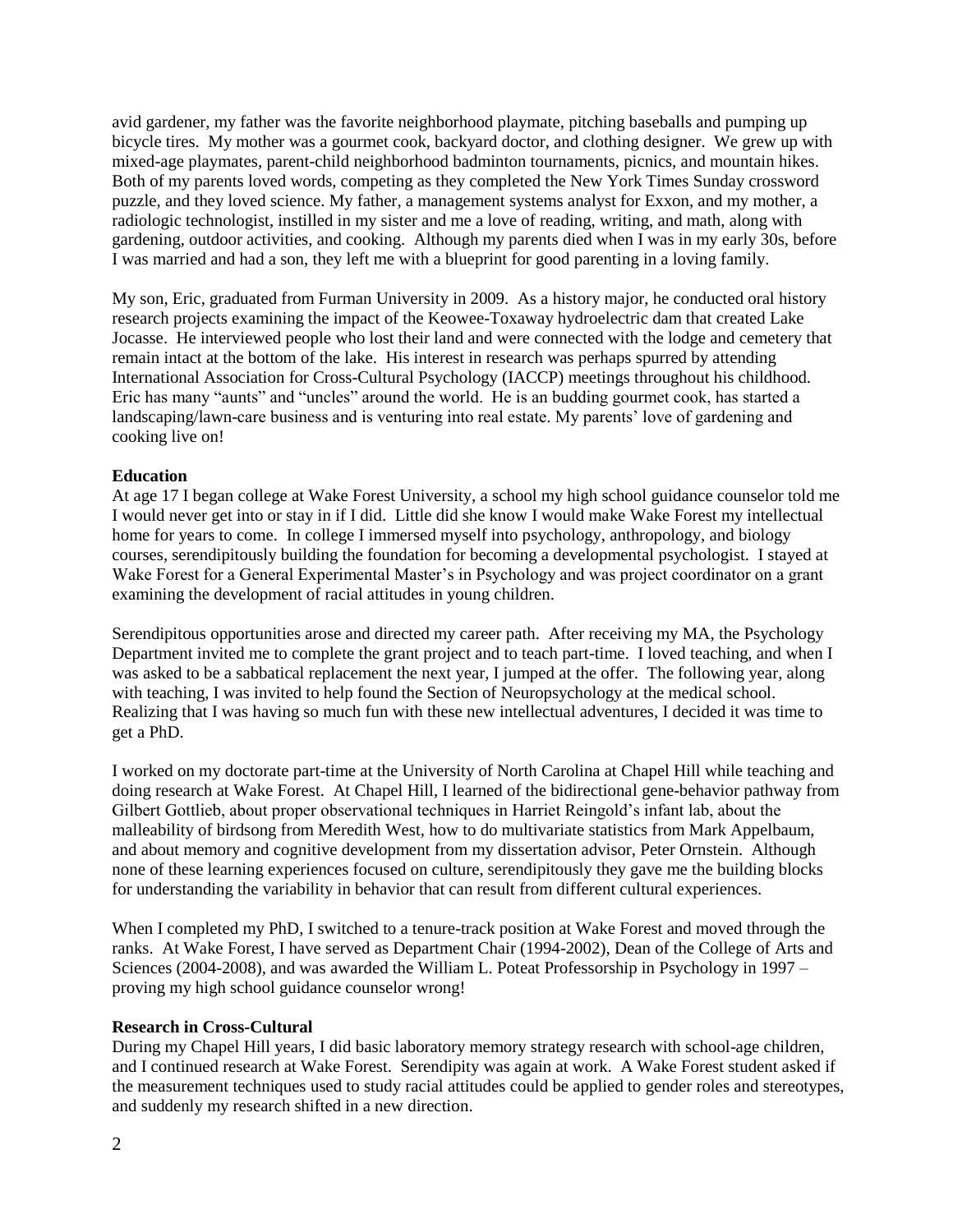After completing several gender stereotype studies, my colleague, John Williams, attended a NATO conference in Germany and told a colleague about our findings. The colleague suggested that when John stopped in London, he should contact British psychologist, Howard Giles. John and Howard met in a pub, discussed our research over a pint, and Howard became our first cross-cultural collaborator. As researchers read our work and talked with colleagues, our network of researchers grew to include more than 30 countries and resulted in long-lasting friendships. John and I collaborated, but John was more engaged with the young adult studies and I was more involved in the child research. My serendipitous background in biology, anthropology, and developmental psychology gave me the foundation for studying the influence of culture on the development of gender roles, attitudes, and stereotypes. My recent research is looking at the influence of family and filial responsibilities on gender-related beliefs and behaviors.

Attending my first IACCP meeting in Bhubaneswar, India in 1980 and SCCR the following year, I found my future colleagues. I have served in various positions in IACCP (President, 2000-2002), and I am honored to be President-Elect of SCCR for 2010. SCCR's first President, Beatrice Whiting, and others who followed are cross-cultural, developmentalist whom I have admired throughout my career. I am delighted that my serendipitous path brought me to this interdisciplinary organization.

I look forward to seeing you at the SCCR conference in Charleston, SC, February 16-20, 2011!



## **FEATURE ARTICLE Brien K. Ashdown, Ph.D. Recipient of Inaugural A. Leigh Minturn Memorial Award**

My name is Brien K. Ashdown, and as the 2010 recipient of the A. Leigh Minturn Memorial Award for Early Career Cross-Cultural Research, I'm honored that I was asked to write the first 'Research Notes' section of the SCCR Newsletter. Before I begin describing my research, I want to introduce myself. I was born and raised in northern Utah, where I attended Weber State University. From Weber, I earned Bachelor of Arts degrees in psychology and Spanish language/literature. After graduating from Weber, I moved to Saint Louis University in St. Louis, Missouri to begin graduate school. While at Saint Louis University, I worked under Judith Gibbons, who was my mentor and committee chair for both my master's thesis and doctoral dissertation. I graduated from Saint Louis University in May 2009 and began my career as an assistant professor of psychology at the University of Alaska Fairbanks.

In the broadest terms, I see my research at the intersection of developmental psychology and social psychology, focusing on identity and its development in a social context. My primary area of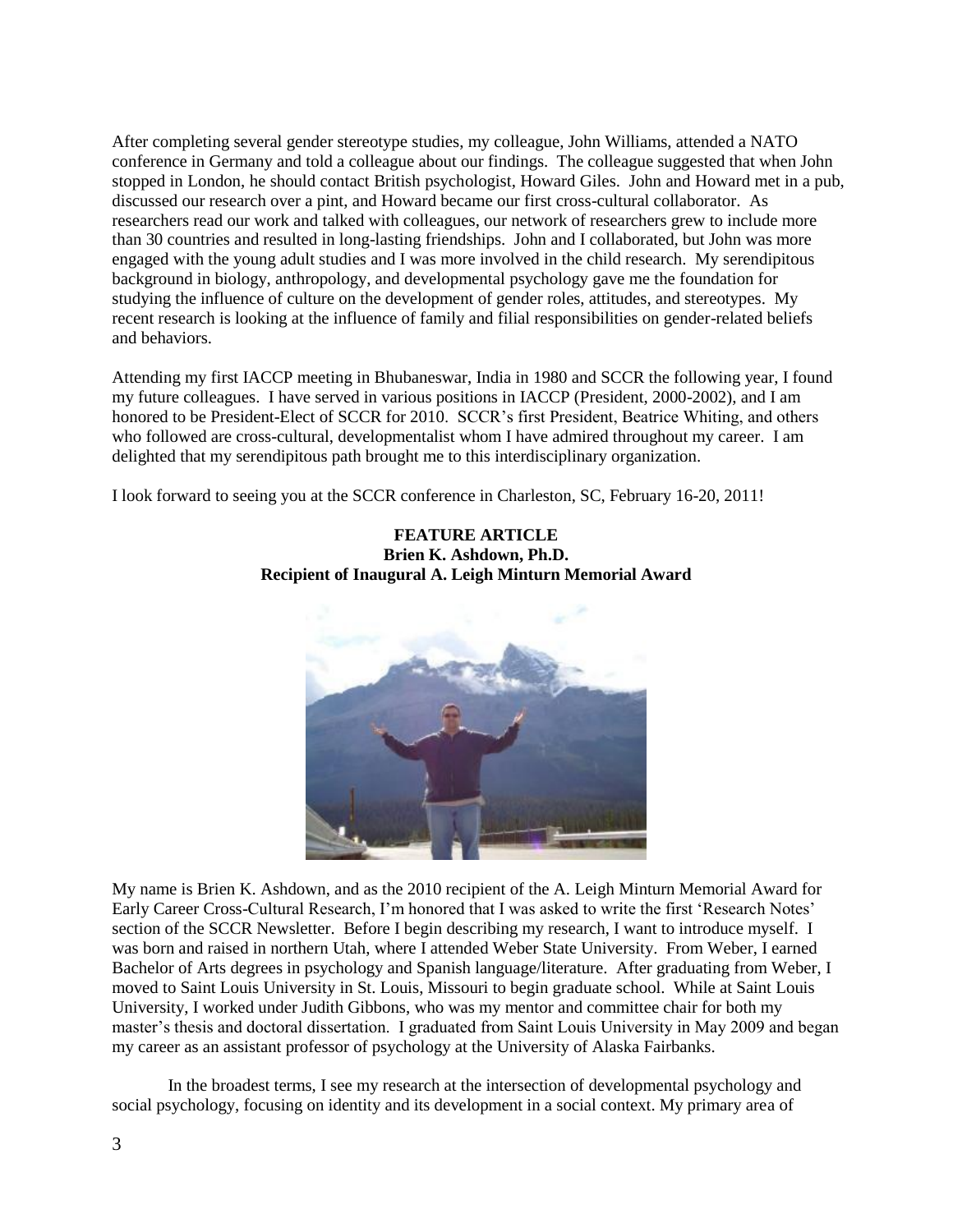interest is the development of group identity and inter-group relations during adolescence and emerging adulthood. I am also interested in the role that faith and religion as well as sexual behaviors and attitudes play in the lives and identities of adolescents and emerging adults.

Much of my current research addresses group bias and prejudice in adolescents across various domains. For example, my dissertation explored the way that prejudice develops and changes from children in fifth grade to emerging adults, in the early years of college, in the areas of ethnicity, gender, and religion. By exploring all three domains together and measuring them in identical ways, this research will allow us to better understand how bias and prejudice develops in adolescence and whether or not it is generalizable across domains. This helps us to answer the question of whether the three domains follow the same time-course of development.

I am also researching group bias and prejudice cross-culturally by studying the phenomena in Guatemala. My mentor and I developed and validated scales that measure culturally specific prejudice in Guatemala (Gibbons & Ashdown, 2010; see also Ashdown, Gibbons, Hackathorn & Harvey, in prep) between those of Indigenous heritage and those of Ladino (non-Indigenous) heritage. In addition, we are currently exploring prejudices and stereotypes held by Guatemalan adolescents towards members of an ethnic out-group by asking them to draw a picture of a "typical" member of the out-group. These drawings will then be coded and analyzed for the presence or absence of ethnic stereotypes and prejudice.

In a somewhat related study, I'm working with an undergraduate student from China to better understand how international Asian students' axioms are influenced and changed once they begin studying at a university in the U.S. We are preparing to submit the IRB for this study, and have plans to compare cultural beliefs and values between Chinese university students in China, Chinese international students in the U.S., second- and third-generation Chinese American students in the U.S., and European American students in the U.S. We hope to be able to document changes in the values of the international students studying in the U.S., and understand better how quickly these change take place.

As stated above, in addition to inter-group relations, I also conduct research on the religious/faith development of adolescents and emerging adults and its impact on their lives and identities. In a cultural critique of Fowler's (1981) Faith Development Theory in Guatemala and the U.S., we found that there were no differences in the faith development of emerging adults (both students and non-students) based on the country they lived in, but there were differences in faith development that stemmed from differences in cultural assumptions of collectivism and individualism. Emerging adults who embraced a collectivistic cultural ideology had lower faith development according to Fowler's theory than those who had a more individualistic ideology. Dr. Gibbons and I, along with Dr. Ramadan Ahmed, are currently expanding on this research and are in the process of analyzing data that was collected to explore the faith development of emerging adults in Kuwait – and that we hope to present at SCCR's 2011 conference in Charleston.

Finally, I am also interested in the sexual behaviors and attitudes of adolescents and emerging adults and how those behaviors and attitudes mutually influence religious beliefs. I recently had a manuscript accepted for publication that explored the correlates of sexual satisfaction for heterosexuallymarried participants, including specific sexual behaviors, political ideology, and religiosity (Ashdown, Hackathorn, & Clark, 2010). Contrary to our expectations, we found that very little other than specific sexual behaviors are correlated with sexual satisfaction, perhaps suggesting that people draw stronger boundaries between their sexual lives and other aspects of their lives than we hypothesized. In addition, I am working with a group of undergraduate students that are comparing sexual cues that lead to sexual behavior across married couples of different Christian denominations. And finally, some other undergraduate students and I have begun collecting data that will explore the social and emotional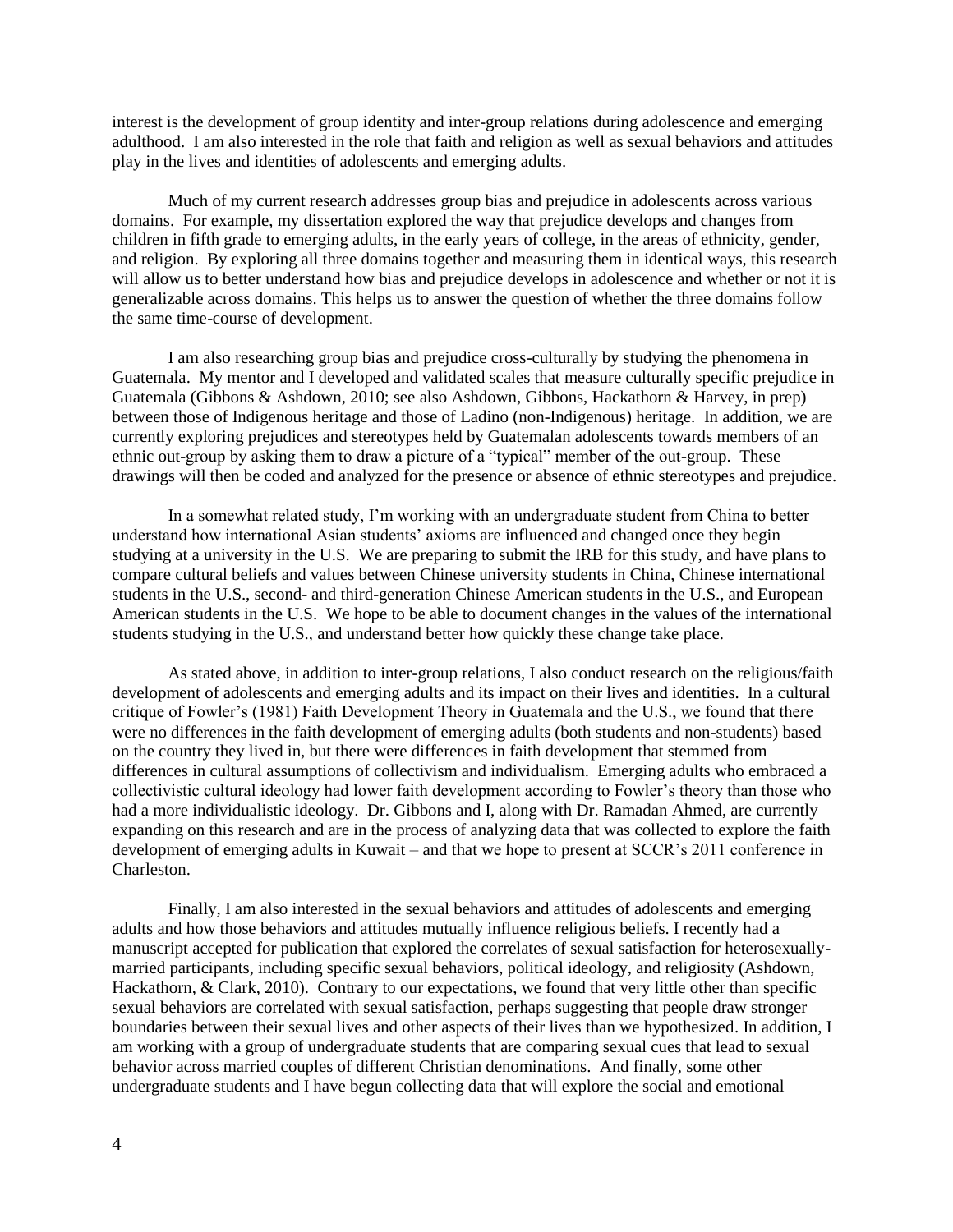predictors and consequences of "hooking up" (casual sex) among college students.

I know that no one is as interested in particular research projects as the principal investigator– so thank you for persevering and reading about my work. I hope that anyone interested in discussing this research – or better yet, anyone interested in possible collaborations – will contact me via email at bashdown@alaska.edu. And, as always, I look forward to seeing all of you next February in Charleston!

## **LISTSERV & WEB SITE ALERTS David W. Shwalb, Ph.D. SCCR Webmaster**

Dear Cross-Cultural Colleagues,

I am the new listserv moderator for SCCR. You should already have received an automated welcome message from the listserv, now administered at Southern Utah University. About the new listserv:

1. You received a password with your welcome message last week. You don't need to use this password unless you want to be removed from the list or want to change your e-mail address.

2. We will all be able to post messages up to 1Mb (1000kb). If you want to post something, just send the message to

3. If you have colleagues who want to join the listserv, give them this link:

4. The listserv is now set up so that when you reply to a posting, your reply goes out to everyone on the list. If your response is only directed to the person who posted a message, send an individual message to that person.

In addition, to improve the SCCR.org web site, I would like to expand the pages called "Member" Activities." To do this, I would like to begin by posting pages based on information from scholars (i.e., you) about their areas of expertise. For example, we are now working on a page titled "Fathering" that will summarize information about fathering in a variety of cultures. If you have a topic you think would make an good page for this web site (no length requirements), please contact me at shwalb@suu.edu. We are not going to reproduce or post articles or abstracts, but rather we would post summary information in an easily accessible style, on topics of interest to SCCR.org readers. Ultimately we would amass a large number of topics on the site, such that anyone could conveniently get the latest findings by looking on sccr.org. Thank you for any suggestions or contributions for this initiative.

## **RESEARCH FEATURE Submitted by Ron Rohner, Ph.D.**



You may be interested in information about the International Father Acceptance-Rejection Project (IFARP) that Rob Veneziano and I initiated a couple of years ago. The following memo from 2008 sent to researchers worldwide describes the early (Society for Cross-Cultural Research-related) history of the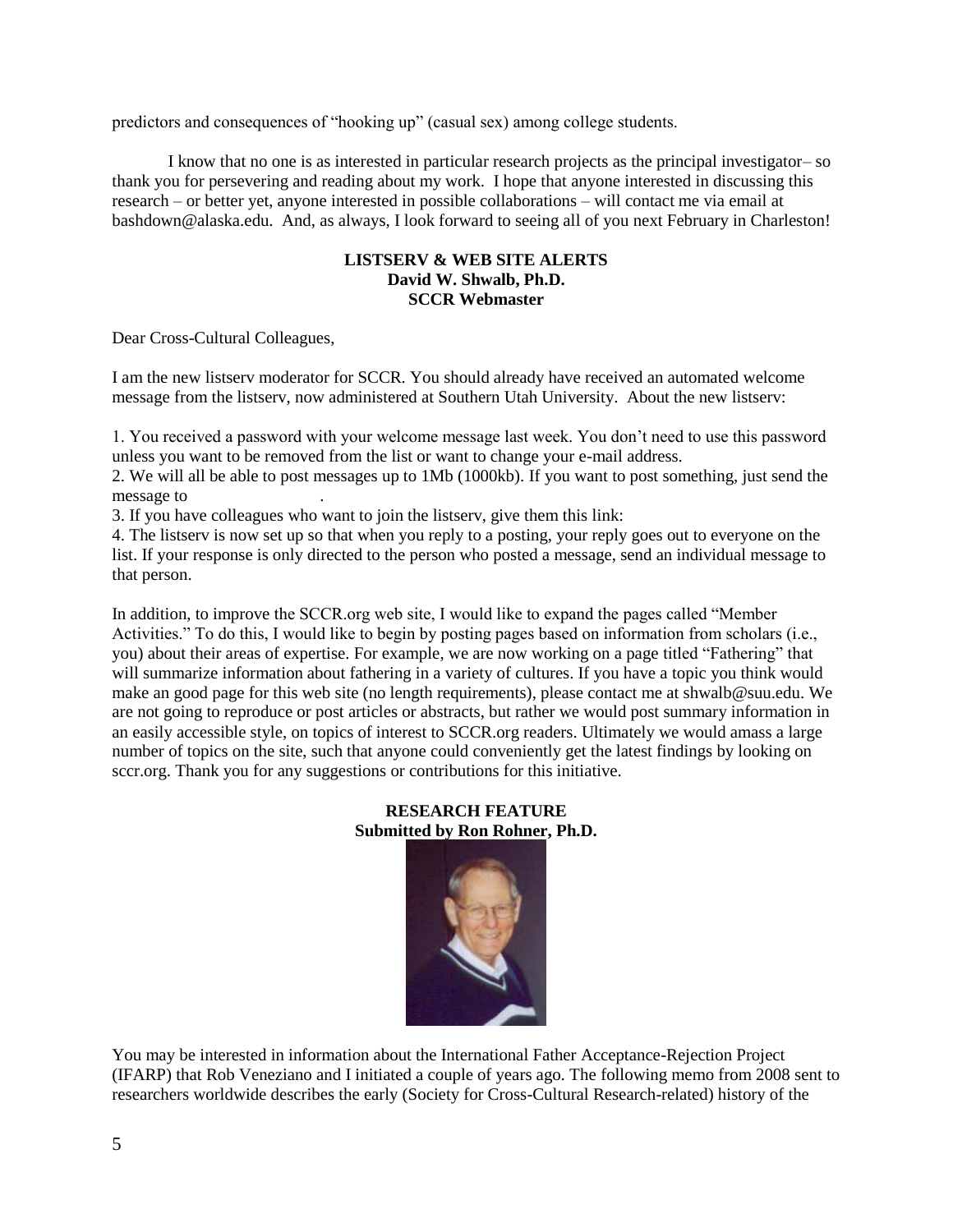project as well as its goals, etc. The attached power-point presentation that I gave this past summer at the 3<sup>rd</sup> International Congress on Interpersonal Acceptance and Rejection updates information about the project. Many papers at the conference were given on the father-love issue. If any SCCR members would like to get involved in the project, or want more information about it, they are welcome to email me at the address below. As you know, we focus exclusively on issues of interpersonal acceptance-rejection among children and adults worldwide. The IFARP is only one of a number of recent and ongoing research initiatives of possible interest to SCCR members.

#### **International Father Acceptance-Rejection Project (IFARP) Rob Veneziano, Ph.D., Project Chair**



Dear Colleagues,

For several years now many members of the International Society for Interpersonal Acceptance-Rejection (ISIPAR) and the Society for Cross-Cultural Research (SCCR) have conducted research showing that fathers' love-related behavior is often a better predictor of developmental outcomes (e.g., social problems, academic problems, behavior problems, substance abuse, and unipolar depression and depressed affect) than mothers'; sometimes fathers' love-related behavior is the sole predictor of such outcomes for children and adolescents.

Remarkably, these findings have emerged from studies conducted across the globe, including in samples from India, Pakistan, Egypt, Turkey, Colombia, Estonia, Finland, Moldova, Japan, the British West Indies, and other locales including rural and urban North America. The question is no longer: Are fathers important? Rather, the question is now, why do fathers appear to be so very important? Some studies, however—though fewer in number—show the opposite finding, with mothers emerging as the stronger or sole predictor. Other studies fail to find any significant differences.

In a recent review of the literature designed to explore theoretical explanations for the relative influence of fathers and mothers' love-related behaviors, Veneziano & Goldman discovered several untested theoretical explanations for findings about the relatively strong influence of fathers. For example, ideas about why fathers' love-related behaviors may emerge as significant predictors tend to cluster around two main themes: fathers and mothers' relative power and prestige, and fathers and mothers' day to day involvement with their children. Presented as part of a symposium at the 37th Annual Meeting of the Society for Cross-Cultural Research (SCCR) in New Orleans, LA, USA (February 2008), that paper and another by David Cournoyer and Hirao Katsura on possible statistical explanations for the findings, stimulated once again the desire by many of us to test theoretical and statistical explanations. Many in attendance who are members of both ISIPAR and SCCR agreed that it is time for those involved in PARTheory-related research to develop empirical studies to do so.

In this context, we organized a small meeting at the University of Connecticut in March, 2008 to explore the interest of researchers in creating an "International Father Acceptance-Rejection Project (IFARP)." The meeting was attended by Drs. David E. Cournoyer (USA), Abdul Khaleque (Bangladesh, USA), Tiia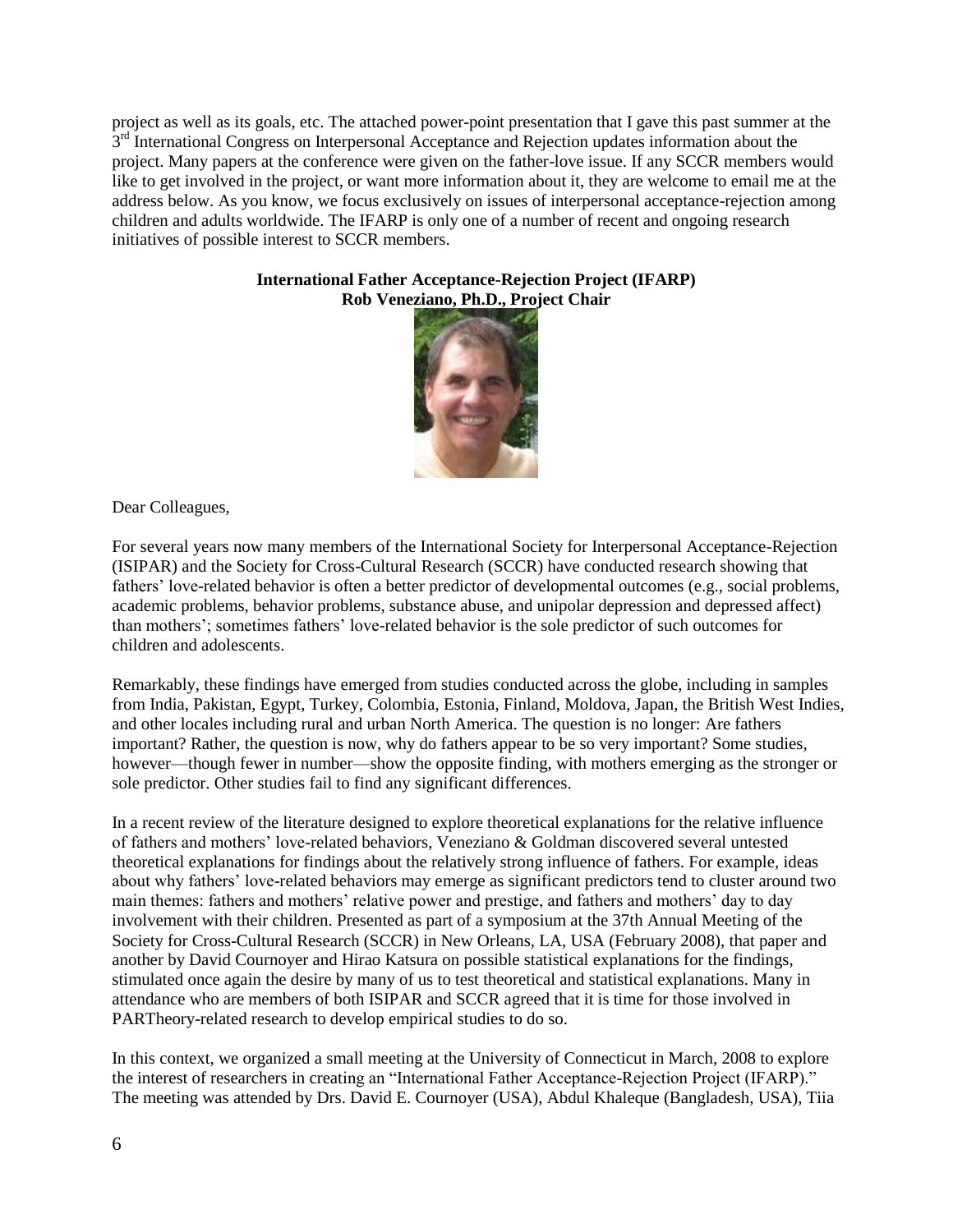Tulviste (Estonia), Ron Rohner (USA), and me. Participants in the meeting agreed unanimously that it would be both appropriate and timely to make an international call for interested researchers to join the Project.

We developed a set of guidelines for conducting international research on the topic. Essentially, we proposed a program of research with samples of children—and perhaps early adolescents—and their parents to test relationships among perceived maternal and paternal acceptance, psychological, social, and behavioral outcomes, fathers and mothers' day to day involvement with their children, and children's perceptions of their fathers and mothers' power and prestige. Based on our review of the literature, we think children's perceptions of a significant differential between mothers' and fathers' power and prestige within families may prove to be an important predictor of their relative impact on children's development. Theorists also assert that the amount of time that fathers and mothers spend with their child may interact with parents' power and prestige to influence children's experiences of their parents' behavior.

At this point we should note that we define power as the ability individuals have to influence the opinions and behaviors of others (Rohner, 1967). Prestige, on the other hand, is defined here in terms of the signs of social approval, esteem, respect, admiration, or being highly regarded by others (Rohner, 1967). Power and prestige in most small groups (e.g., families) tend to be strongly correlated, and they tend to be distributed unequally throughout the group. That is, no two individuals share the same amount of either. Consequently, members of groups may be ranked in both power and prestige—or what we may call the power-prestige structure.

We recommend that researchers use a number of instruments that are suitable for cross-cultural research. Specifically, in addition to the child versions of the Parental Acceptance-Rejection Questionnaire (Child PARQ) to assess children's perceptions of their parents' (mothers' and fathers') acceptance-rejection, we expect to use a power-prestige scale along with the Father Involvement Scale (FIC). These will provide the predictor/moderator variables to help assess outcome variables related to the impact of fathers' behavior on offsprings' psychological adjustment (using the Child version of the Personality Assessment Questionnaire), student (mis)conduct (using the Teacher's Evaluation of Student Conduct or the Parent's Evaluation of Child's Conduct), and youths' depression (using the Center for Epidemiologic Studies-Depression Scale (CES-D) [NIMH]). Information about a variety of demographic covariates will be provided by the Personal Information Forms (PIF). Finally, we hope researchers will be able to embed these quantitative variables within the context of a rich ethnographic description of each sociocultural setting included in the study. (Guidelines for pursuing this issue are provided in the document ―Sociocultural issues to be addressed in the IFARP.‖)

Sincerely, Robert A. Veneziano Project Chair Western Connecticut State University White Hall 101, 181 White Street, Danbury, CT, USA 06810 Email address for this project: raffven@usa.net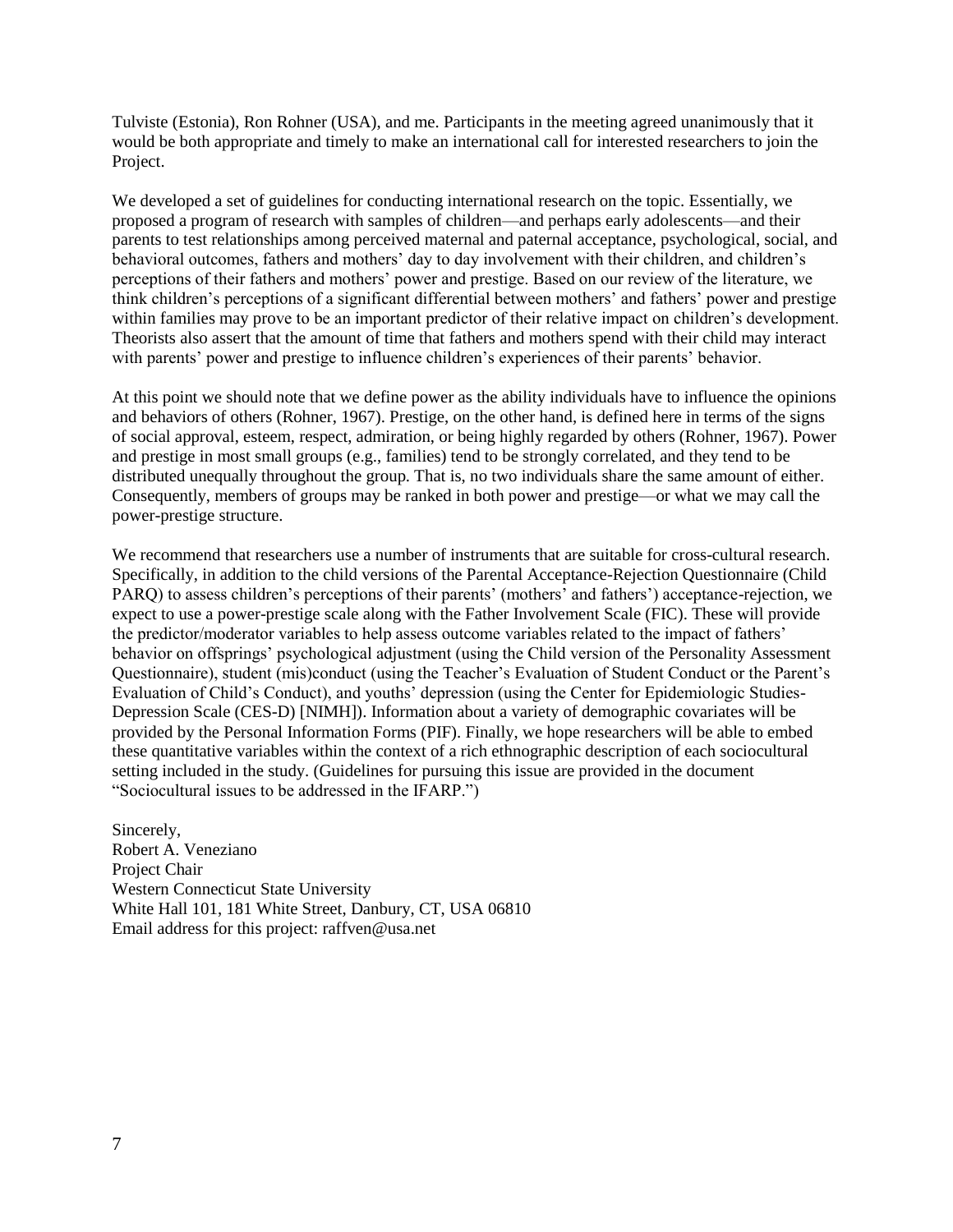# **FELLOWSHIP ANNOUNCEMENT Submitted by Tom Weisner, Ph.D.**



# **POSTDOCTORAL FELLOWSHIP IN INTERDISCIPLINARY STUDIES Culture & Disability: Autism Spectrum Disorder in India & the United States FPR-UCLA Culture, Brain, Development, and Mental Health Program**

# PURPOSE:

The Foundation for Psychocultural Research (The FPR) provides a limited number of fellowships aimed at advancing interdisciplinary research projects and scholarship at the intersection of psychology, culture, neuroscience and psychiatry, with emphasis on psychocultural factors as central, not peripheral.

## ELIGIBILITY:

Applicants must have a doctoral or M.D. degree and should have interest in pursuing a career involving interdisciplinary research in psychology, culture, human development, family research, neuroscience and psychiatry. The research will involve substantial engagement in the new FPR-UCLA Culture Brain, Development, and Mental Health program, which includes integrative research on neurobiology, culture, child development, and psychopathology. The focus of this call for applications is the project on Culture & Disability: Autism Spectrum Disorder in India & the United States, Thomas S. Weisner, director, Tamara Daley, co-PI. Candidates must conduct their research under Dr. Thomas Weisner as the primary sponsor and PI of research on Culture & Disability: Autism Spectrum Disorder in India & the United States. Candidates should be eligible to hold a postdoctoral appointment at UCLA. A Ph.D or M.D. degree in hand is required. Fellows are also required to attend interdisciplinary seminars offered by the FPR-UCLA Center for Culture, Brain, and Development, and Mental Health program throughout their fellowship appointment.

# STIPEND AND SUPPORT ALLOWANCE:

Fellowship stipend is \$40,000 per year. A support allowance of up to \$1,500 per year, to be used at the sponsor's discretion, to help defray the fellow's research supplies or travel to scientific meetings.

# DEADLINES FOR RECEIPT OF APPLICATIONS:

Letters of intent can be submitted immediately. Applicants will then be notified if they should submit a full application. There will be ongoing applications until the position is filled, but no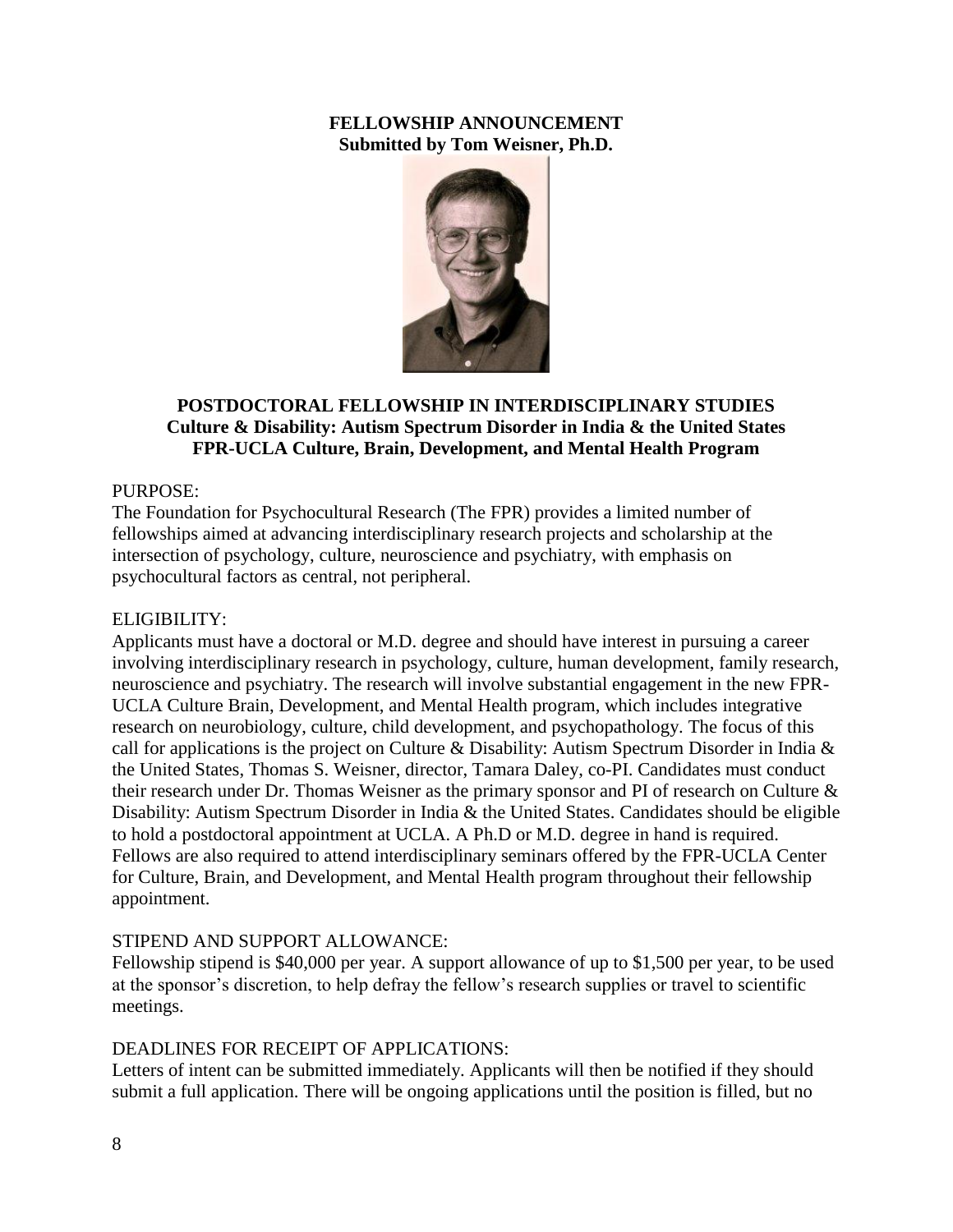letters of intent will be accepted after December 1, 2010. Successful applicants are encouraged to begin their postdoc appointment as soon as possible after selection as is feasible.

For further information about this fellowship program, and about The FPR-UCLA CBDMH Program, please contact: Leanna Hernandez at cbd@ucla.edu.

# **INVITATION: VIETNAMESE MENTAL HEALTH PROFESSIONALS MAILING LIST Submitted by Dung Ngo, Ph.D.**



Dear Friends and Colleagues:

I am writing this letter to invite you to join the Vietnamese Mental Health Professionals Mailing List. If you are a Vietnamese who works in the mental health fields, including clinical psychologists (Ph.D. or Psy.D.), psychiatrists (M.D.), and clinical social workers (Ph.D., M.S.W., D.S.W.), you should consider joining.

I wish to compile a comprehensive contact list that comprises all Vietnamese Mental Health Professions, in the U.S. and abroad, for the purpose of networking, consulting, and consolidating resources.

As you are aware, while the psychological needs within our community are immense, the resources to meet these needs are scarce. Furthermore, members of our community are facing a multitude of obstacles that prevent them from seeking and receiving appropriate care in a timely manner. These obstacles include language and cultural barriers, cultural stigma, being unfamiliar with the assessment and treatment process of psychiatric conditions, and the lack of Vietnamese mental health professionals, and the lack of culturally and linguistically appropriate assessment instruments.

My ultimate goal in gathering everyone together is to meet the following goals:

- To form an associate of Vietnamese Mental Health Professionals.
- To provide a channel for networking, consulting, and consolidating resources.
- TO collaborate on research projects benefiting the Vietnamese community in particular.
- To recruit, mentor, and train Vietnamese college students who are interested in pursuing a career in psychology or other counseling/mental health professions.
- To provide resources to local and national non-profit organizations that serves the needs of the Vietnamese community.
- To share and disseminate mental health information pertinent to the Vietnamese community.